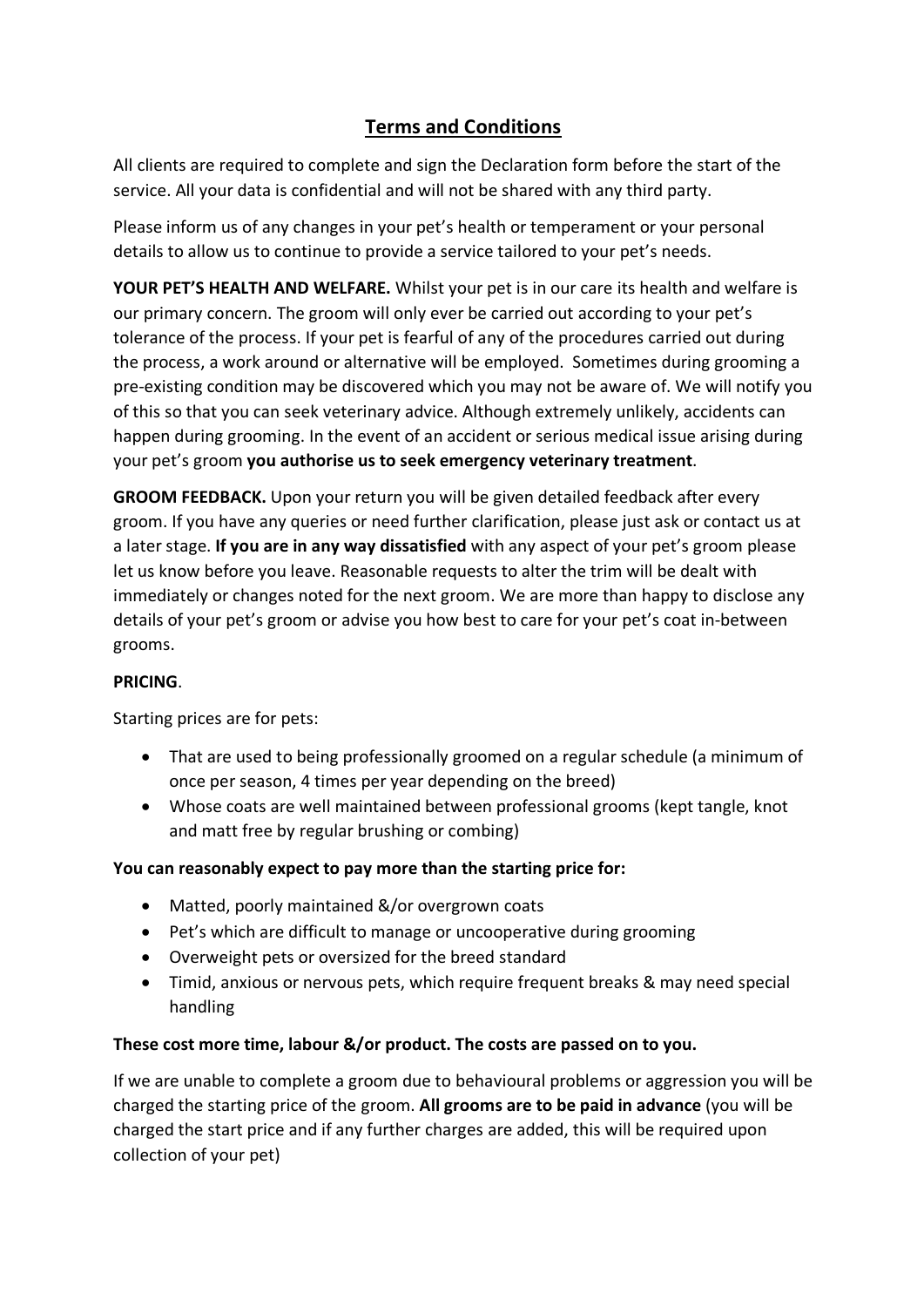**SALON EXCLUSIVITY.** If your pet will not tolerate the presence of other dogs in the salon, we can offer a solo appointment for extra costs. Please ask a staff member for details.

**PHOTOGRAPHS.** Your pet may be photographed before, during and after its groom. Photographs may be used on our website, printed materials and social media, Please let us know if you'd prefer your pet not to be photographed.

**TIME KEEPING.** Please be punctual. We work by appointment only: the appointment slot allocated for your pet's groom has been booked at your request exclusively. We do not double book appointments; **a no-show is lost income.** We offer a free text appointment reminder service which you will receive at least 48 Hours prior to your appointment.

**Most grooms take between 1-3 hours** or more depending on the size and temperament of the dog, and its coat condition. You will be advised what time to collect your pet. It is advisable not to enter the salon before this time, as your presence may distract your pet during the finishing stage of its groom. It is essential you collect your pet at the agreed time as once the groom is finished your dog will be eager to go home and may become unsettled or anxious and cause a distraction to the other dogs being groomed. **Late collections will incur an extra charge of £5 every 15 minutes or part of.**

Please phone us if you are running late. I understand from time to time unforeseen circumstances may arise.

**HOWEVER….** Clients arriving more than 15 minutes late for their appointment will be considered a missed appointment and will have to re-book, **this will incur a charge of the groom.** If you need an earlier drop off/later collection time due to other commitments, please discuss this with us when booking. **If your pet is collected after closing time a late pick up and/or sitting fee of £5 per 15 minutes or part of applies.** If you incur any of the above mentioned fees, they are payable in full at the time you collect your pet.

### **CANCELLING YOUR DOG'S APPOINTMENT.**

I respectfully request 48 hours notice if you need to cancel your pet's appointment. The slot can then be resold.

**NO-SHOWS & LATE CANCELLATIONS (of less than 48hrs notice).** A fee of 50% of the groom will be levied for appointments cancelled between 48 and 24hrs before and the full amount if cancelled less than 24 hours before. **Please note we are closed Sunday and Monday.** We ask can you please make sure you speak to a staff member to cancel or re-arrange by calling our salon. A non-refundable deposit of the starting groom price will be levied to secure a new appointment slot. If you incur any of the above mentioned fees, they are payable in full before booking your pet's next appointment.

**NEGLECTED & MATTED COATS.** In the event that your pet's coat needs to be clipped down to release it from matting or coat neglect, **Jess Takes The Lead salon, its owner and staff are not liable for any post-grooming effects of this procedure**, which is not without risk.

Any humane de-matting will be undertaken solely at the groomers discretion, in compliance with **The Animal Welfare Act 2006** (clause 5 – Animals are to be protected from pain, injury